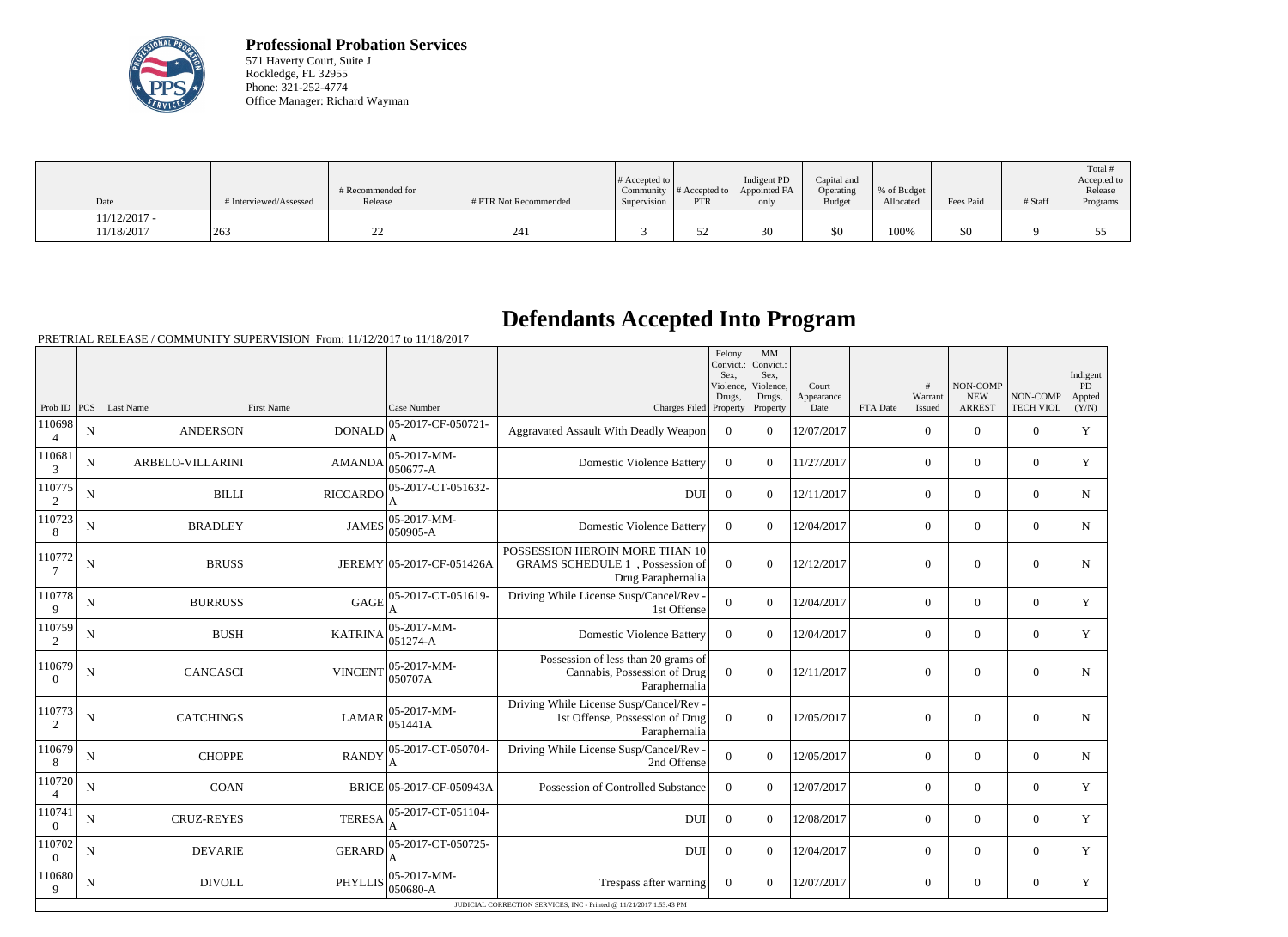## **Defendants Accepted Into Program**

|                          |             |                 |                 |                                                                                                      |                                                                                           | Felony<br>Convict.:<br>Sex. | $\mathbf{M}\mathbf{M}$<br>Convict.:<br>Sex, |                             |          | #                 | NON-COMP                    |                              | Indigent              |
|--------------------------|-------------|-----------------|-----------------|------------------------------------------------------------------------------------------------------|-------------------------------------------------------------------------------------------|-----------------------------|---------------------------------------------|-----------------------------|----------|-------------------|-----------------------------|------------------------------|-----------------------|
| Prob ID $ PCS $          |             | Last Name       | First Name      | Case Number                                                                                          | Charges Filed Property                                                                    | Violence,<br>Drugs,         | Violence,<br>Drugs,<br>Property             | Court<br>Appearance<br>Date | FTA Date | Warrant<br>Issued | <b>NEW</b><br><b>ARREST</b> | NON-COMP<br><b>TECH VIOL</b> | PD<br>Appted<br>(Y/N) |
| 110740<br>$\overline{4}$ | ${\bf N}$   | <b>DOTSON</b>   |                 | PHILLIP $\left  \frac{05 - 2017 - CF - 051085}{4} \right $<br>A                                      | <b>BATTERY UPON SPECIFIED</b><br>OFFICIALS OR EMPLOYEES                                   | $\overline{0}$              | $\boldsymbol{0}$                            | 12/19/2017                  |          | $\boldsymbol{0}$  | $\overline{0}$              | $\overline{0}$               | Y                     |
| 110702                   | ${\bf N}$   | <b>DUTRA</b>    |                 | DOUGLAS $\begin{array}{ l} 05-2017-MM-0.50741-A \end{array}$                                         | Possession of less than 20 grams of<br>Cannabis                                           | $\overline{0}$              | $\theta$                                    | 12/06/2017                  |          | $\overline{0}$    | $\overline{0}$              | $\overline{0}$               | N                     |
| 110779<br>3              | ${\bf N}$   | <b>GAGE</b>     | <b>ANGELA</b>   | $ 05-2017-MM-$<br>$ 051624 - A$                                                                      | <b>Domestic Violence Battery</b>                                                          | $\overline{0}$              | $\theta$                                    | 12/18/2017                  |          | $\boldsymbol{0}$  | $\overline{0}$              | $\overline{0}$               | Y                     |
| 110758<br>8              | ${\bf N}$   | <b>HAMM</b>     |                 | EDWARD 05-2017-CF-051344A                                                                            | POSSESSION OF COCAINE,<br>POSSESSION OF HEROIN, Possession of<br>Drug Paraphernalia       | $\Omega$                    | $\theta$                                    | 12/12/2017                  |          | $\boldsymbol{0}$  | $\overline{0}$              | $\boldsymbol{0}$             | Y                     |
| 110686                   | ${\bf N}$   | <b>HARRIS</b>   | <b>TRASHAD</b>  | 05-2017-CT-050730-<br>A                                                                              | Driving While License Susp/Cancel/Rev<br>1st Offense                                      | $\theta$                    | $\theta$                                    | 12/08/2017                  |          | $\boldsymbol{0}$  | $\overline{0}$              | $\overline{0}$               | $\mathbf N$           |
| 110681                   | $\mathbf Y$ | <b>HELTON</b>   |                 | MATTHEW 05-2017-CT-050683A                                                                           | DUI, DUI with Property Damage                                                             | $\Omega$                    | $\theta$                                    | 11/28/2017                  |          | $\overline{0}$    | $\overline{0}$              | $\overline{0}$               | Y                     |
| 110746<br>$\overline{4}$ | ${\bf N}$   | <b>HUMPHREY</b> | <b>JOHANNA</b>  | 05-2017-MM-<br>051287A                                                                               | Possession of less than 20 grams of<br>Cannabis, Possession of Drug<br>Paraphernalia      | $\theta$                    | $\theta$                                    | 12/12/2017                  |          | $\boldsymbol{0}$  | $\overline{0}$              | $\boldsymbol{0}$             | N                     |
| 110755<br>2              | ${\bf N}$   | <b>HUNT</b>     | <b>BRANDON</b>  | $ 05-2017-MM-$<br>036080A                                                                            | DUI, Possession of less than 20 grams of<br>Cannabis, Possession of Drug<br>Paraphernalia | $\theta$                    | $\overline{0}$                              | 12/20/2017                  |          | $\boldsymbol{0}$  | $\overline{0}$              | $\overline{0}$               | N                     |
| 110779                   | ${\bf N}$   | <b>JACKSON</b>  | <b>HARRY</b>    | 05-2017-CT-051898-                                                                                   | DUI                                                                                       | $\overline{0}$              | $\theta$                                    | 12/11/2017                  |          | $\overline{0}$    | $\overline{0}$              | $\overline{0}$               | N                     |
| 110712                   | ${\bf N}$   | <b>JOHNSON</b>  | <b>KENNTH</b>   | $ 05-2017-MM-$<br>048413A                                                                            | Violation of Condition of Release-<br>Domestic Violence, MISUSE OF 911                    | $\Omega$                    | $\theta$                                    | 11/20/2017                  |          | $\overline{0}$    | $\overline{0}$              | $\overline{0}$               | Y                     |
| 110779<br>$\overline{A}$ | ${\bf N}$   | <b>JONES</b>    |                 | LEILA 05-2017-CF-051627A                                                                             | POSSESSION OF COCAINE, Possession<br>of Drug Paraphernalia                                | $\mathbf{0}$                | $\theta$                                    | 12/12/2017                  |          | $\overline{0}$    | $\overline{0}$              | $\overline{0}$               | N                     |
| 110766<br>8              | ${\bf N}$   | <b>KATUIN</b>   |                 | CHASE 05-2017-CT-051451-                                                                             | <b>DUI</b>                                                                                | $\overline{0}$              | $\overline{0}$                              | 12/11/2017                  |          | $\overline{0}$    | $\boldsymbol{0}$            | $\overline{0}$               | $N_{\rm}$             |
| 110731<br>2              | ${\bf N}$   | <b>KING</b>     | <b>MICHAEL</b>  | 05-2017-CT-051103-                                                                                   | <b>DUI</b>                                                                                | $\overline{0}$              | $\theta$                                    | 12/08/2017                  |          | $\boldsymbol{0}$  | $\overline{0}$              | $\overline{0}$               | N                     |
| 110702<br>3              | ${\bf N}$   | <b>LABARCK</b>  |                 | $\text{JACLYN}\Big ^{05\text{-}2017\text{-}\mathrm{CF}\text{-}050728\text{-}}_{\color{red}\text{--}$ | Aggravated Battery With A Deadly<br>Weapon                                                | $\overline{0}$              | $\overline{0}$                              | 12/07/2017                  |          | $\boldsymbol{0}$  | $\boldsymbol{0}$            | $\boldsymbol{0}$             | Y                     |
| 110681<br>2              | $\mathbf Y$ | <b>LEIGH</b>    | <b>KRISTA</b>   | $ 05-2017-MM-$<br>050686-A                                                                           | Trespass Structure or Conveyance                                                          | $\overline{0}$              | $\overline{0}$                              | 11/27/2017                  |          | $\overline{0}$    | $\overline{0}$              | $\overline{0}$               | Y                     |
| 110757<br>3              | ${\bf N}$   | <b>LYNCH</b>    | <b>GAGE</b>     | 05-2017-MM-<br>$ 051265-A$                                                                           | <b>Domestic Violence Battery</b>                                                          | $\overline{0}$              | $\overline{0}$                              | 12/04/2017                  |          | $\overline{0}$    | $\overline{0}$              | $\overline{0}$               | Y                     |
| 110702<br>5              | $\mathbf N$ | <b>MAERZ</b>    | <b>BRITTANY</b> | 05-2017-MM-<br>050727-A                                                                              | <b>Domestic Violence Battery</b>                                                          | $\overline{0}$              | $\overline{0}$                              | 01/04/2018                  |          | $\boldsymbol{0}$  | $\overline{0}$              | $\overline{0}$               | Y                     |
| 110702<br>2              | ${\bf N}$   | <b>MANRY</b>    | <b>SHAWN</b>    | $ 05-2017-MM-$<br>050726-A                                                                           | <b>Domestic Violence Battery</b>                                                          | $\overline{0}$              | $\overline{0}$                              | 12/06/2017                  |          | $\overline{0}$    | $\overline{0}$              | $\overline{0}$               | Y                     |
| 110681<br>$\Omega$       | $\mathbf Y$ | <b>MARTINEZ</b> | <b>ANDREA</b>   | 05-2017-CF-050709-                                                                                   | Aggravated Battery With A Deadly<br>Weapon                                                | $\overline{0}$              | $\overline{0}$                              | 12/07/2017                  |          | $\boldsymbol{0}$  | $\overline{0}$              | $\overline{0}$               | Y                     |
| 110719<br>5              | ${\bf N}$   | <b>MAYNARD</b>  | <b>SHANNON</b>  | 05-2017-CT-050915-                                                                                   | <b>DUI</b>                                                                                | $\overline{0}$              | $\overline{0}$                              | 12/05/2017                  |          | $\boldsymbol{0}$  | $\overline{0}$              | $\overline{0}$               | Y                     |
| 110773<br>5              | ${\bf N}$   | <b>MCKAY</b>    |                 | STEPHANIE 05-2017-CF-051431A                                                                         | Possession of Controlled Substance,<br>Possession of Drug Paraphernalia                   | $\Omega$                    | $\boldsymbol{0}$                            | 12/12/2017                  |          | $\boldsymbol{0}$  | $\overline{0}$              | $\overline{0}$               | Y                     |
|                          |             |                 |                 |                                                                                                      | JUDICIAL CORRECTION SERVICES, INC - Printed @ 11/21/2017 1:53:43 PM                       |                             |                                             |                             |          |                   |                             |                              |                       |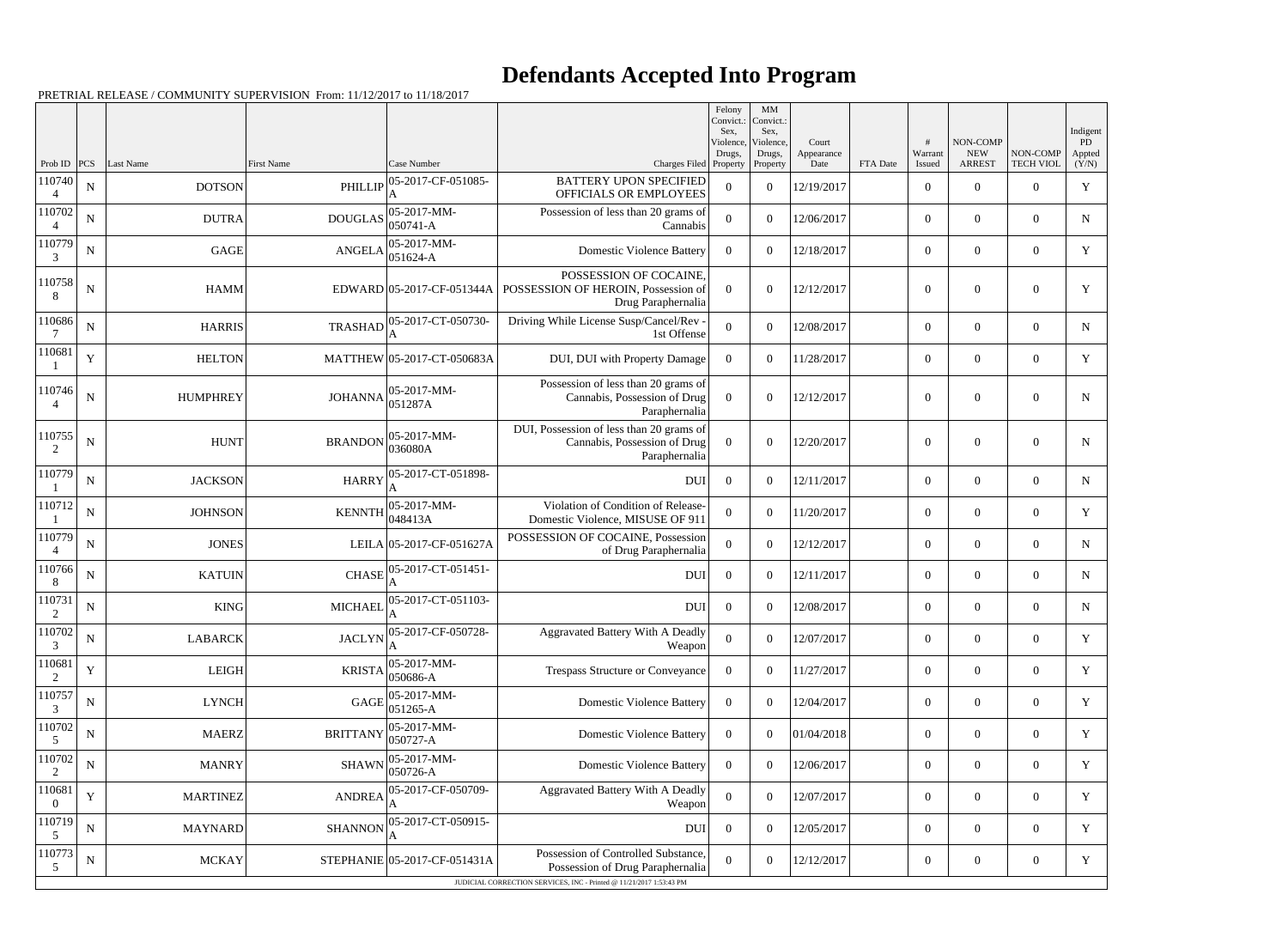## **Defendants Accepted Into Program**

|                        |             |                       |                   |                              |                                                                                                                                                         | Felony<br>Convict.:<br>Sex. | MM<br>Convict.:<br>Sex, |                     |          |                        |                                         |                              | Indigent      |
|------------------------|-------------|-----------------------|-------------------|------------------------------|---------------------------------------------------------------------------------------------------------------------------------------------------------|-----------------------------|-------------------------|---------------------|----------|------------------------|-----------------------------------------|------------------------------|---------------|
|                        | PCS         | Last Name             | <b>First Name</b> | Case Number                  |                                                                                                                                                         | Violence,<br>Drugs,         | Violence.<br>Drugs,     | Court<br>Appearance |          | #<br>Warrant           | NON-COMP<br><b>NEW</b><br><b>ARREST</b> | NON-COMP<br><b>TECH VIOL</b> | PD.<br>Appted |
| Prob ID<br>110757<br>5 | ${\bf N}$   | <b>MORALES</b>        | <b>JAHMARI</b>    | 05-2017-CF-051280-<br>А      | Charges Filed Property<br>Possession of Cannabis More than 20<br>Grams                                                                                  | $\overline{0}$              | Property<br>$\theta$    | Date<br>12/12/2017  | FTA Date | Issued<br>$\mathbf{0}$ | $\theta$                                | $\Omega$                     | (Y/N)<br>Y    |
| 110773<br>$\Omega$     | $\mathbf N$ | <b>NOBLE</b>          |                   | NATHANIEL 05-2017-CF-051433A | Possession of Controlled Substance,<br>Possession of Drug Paraphernalia                                                                                 | $\Omega$                    | $\theta$                | 12/12/2017          |          | $\overline{0}$         | $\Omega$                                | $\Omega$                     | Y             |
| 110679<br>9            | ${\bf N}$   | <b>NORIEGA</b>        | <b>JAMIE</b>      | 05-2017-CT-050706-           | <b>DUI</b>                                                                                                                                              | $\theta$                    | $\theta$                | 12/11/2017          |          | $\overline{0}$         | $\Omega$                                | $\Omega$                     | $\mathbf N$   |
| 110772<br>2            | $\mathbf N$ | <b>OWENS</b>          |                   | SANDRA 05-2017-CT-051434A    | Refuse Breath Urine Blood DUI Test After<br>Prev Susp, DUI                                                                                              | $\Omega$                    | $\theta$                | 12/04/2017          |          | $\overline{0}$         | $\overline{0}$                          | $\Omega$                     | Y             |
| 110778<br>3            | ${\bf N}$   | <b>PAGAN</b>          | <b>MIGUEI</b>     | 05-2017-MM-<br>051630A       | Driving While License Susp/Cancel/Rev -<br>1st Offense, Resisting Officer without<br>Violence, 2 counts of Refusal to Sign or<br><b>Accept Citation</b> | $\Omega$                    | $\theta$                | 12/14/2017          |          | $\Omega$               | $\Omega$                                | $\Omega$                     | N             |
| 110739<br>-5           | $\mathbf N$ | <b>REGINA</b>         | <b>MEGAN</b>      | 05-2017-MM-<br>051105-A      | <b>Domestic Violence Battery</b>                                                                                                                        | $\Omega$                    | $\theta$                | 12/04/2017          |          | $\mathbf{0}$           | $\overline{0}$                          | $\theta$                     | N             |
| 110729                 | $\mathbf N$ | <b>RICKS</b>          | <b>KRISTINA</b>   | 05-2017-MM-<br>051090-A      | Possession of Drug Paraphernalia                                                                                                                        | $\overline{0}$              | $\theta$                | 12/12/2017          |          | $\overline{0}$         | $\overline{0}$                          | $\theta$                     | $\mathbf N$   |
| 110724                 | $\mathbf N$ | <b>ROBINSON</b>       | <b>TERRANCE</b>   | 05-2017-CF-050916-           | POSSESSION OF COCAINE                                                                                                                                   | $\overline{0}$              | $\overline{0}$          | 12/07/2017          |          | $\overline{0}$         | $\overline{0}$                          | $\Omega$                     | N             |
| 110773<br>8            | ${\bf N}$   | <b>RODENBOUGH</b>     | <b>KEVEN</b>      | 05-2017-MM-<br>051443-A      | <b>Domestic Violence Battery</b>                                                                                                                        | $\overline{0}$              | $\theta$                | 01/02/2018          |          | $\mathbf{0}$           | $\overline{0}$                          | $\theta$                     | N             |
| 110774<br>2            | N           | <b>SCHINDELHEIM</b>   | <b>STEVEN</b>     | 05-2017-CF-051444-           | <b>DUI</b>                                                                                                                                              | $\overline{0}$              | $\theta$                | 12/12/2017          |          | $\mathbf{0}$           | $\overline{0}$                          | $\Omega$                     | N             |
| 110728                 | ${\bf N}$   | <b>SCHWARTZ</b>       | LORI              | 05-2017-CT-051101-           | <b>DUI</b>                                                                                                                                              | $\overline{0}$              | $\theta$                | 12/08/2017          |          | $\overline{0}$         | $\overline{0}$                          | $\theta$                     | $\mathbf N$   |
| 110774<br>$\Omega$     | $\mathbf N$ | <b>SCOTT</b>          | <b>MELISSA</b>    | 05-2017-MM-<br>051489-A      | <b>Domestic Violence Battery</b>                                                                                                                        | $\Omega$                    | $\overline{0}$          | 01/04/2018          |          | $\mathbf{0}$           | $\overline{0}$                          | $\Omega$                     | Y             |
| 110759<br>9            | $\mathbf N$ | <b>SECREST</b>        | <b>LAUNA</b>      | 05-2017-MM-<br>051282-A      | <b>Domestic Violence Battery</b>                                                                                                                        | $\overline{0}$              | $\theta$                | 12/04/2017          |          | $\mathbf{0}$           | $\overline{0}$                          | $\overline{0}$               | N             |
| 110702<br>6            | $\mathbf N$ | <b>SOTO RODRIGUEZ</b> |                   | RAMPHIS 05-2017-CF-050748A   | DRIVING W LIC SUSP REV CANC W<br>KNOWLEDGE 3RD CONVIC, Carrying a<br>Concealed Firearm, POSSESS OF<br>CONTROLLED SUBSTANCE W/O RX<br>$(2 \text{ CTS})$  | $\theta$                    | $\overline{0}$          | 12/07/2017          |          | $\mathbf{0}$           | $\overline{0}$                          | $\mathbf{0}$                 | N             |
| 110772<br>9            | $\mathbf N$ | <b>TRABUE</b>         | <b>BRIAN</b>      | 05-2017-MM-<br>051488-A      | <b>Domestic Violence Battery</b>                                                                                                                        | $\overline{0}$              | $\Omega$                | 12/05/2017          |          | $\overline{0}$         | $\overline{0}$                          | $\overline{0}$               | Y             |
| 110758<br>9            | $\mathbf N$ | <b>TRABUE</b>         |                   | BRIAN 05-2017-CF-051301A     | CHILD ABUSE WITHOUT GREAT<br><b>BODILY HARM, Domestic Violence</b><br><b>Battery</b>                                                                    | $\theta$                    | $\overline{0}$          | 12/12/2017          |          | $\boldsymbol{0}$       | $\overline{0}$                          | $\theta$                     | Y             |
| 110680<br>8            | $\mathbf N$ | <b>TYNES</b>          | <b>FRANCES</b>    | 05-2017-CT-050924-           | DUI                                                                                                                                                     | $\overline{0}$              | $\overline{0}$          | 12/05/2017          |          | $\overline{0}$         | $\overline{0}$                          | $\overline{0}$               | N             |
| 110772<br>3            | $\mathbf N$ | <b>VANZIE</b>         | <b>RITA</b>       | 05-2017-MM-<br>051445-A      | <b>Domestic Violence Battery</b>                                                                                                                        | $\overline{0}$              | $\overline{0}$          | 12/05/2017          |          | $\boldsymbol{0}$       | $\overline{0}$                          | $\overline{0}$               | Y             |
| 110739                 | ${\bf N}$   | <b>VONPLOENNIES</b>   |                   | REBECCA 05-2017-CF-051096A   | POSSESSION OF COCAINE, Possession<br>of Drug Paraphernalia, Resisting Officer<br>without Violence                                                       | $\Omega$                    | $\overline{0}$          | 12/12/2017          |          | $\boldsymbol{0}$       | $\overline{0}$                          | $\overline{0}$               | Y             |
| 110699<br>$\bf{0}$     | $\mathbf N$ | <b>WHITTAKER</b>      | <b>MALLORY</b>    | 05-2017-MM-<br>050731-A      | <b>Domestic Violence Battery</b><br>JUDICIAL CORRECTION SERVICES, INC - Printed @ 11/21/2017 1:53:43 PM                                                 | $\overline{0}$              | $\overline{0}$          | 01/04/2018          |          | $\overline{0}$         | $\overline{0}$                          | $\overline{0}$               | Y             |